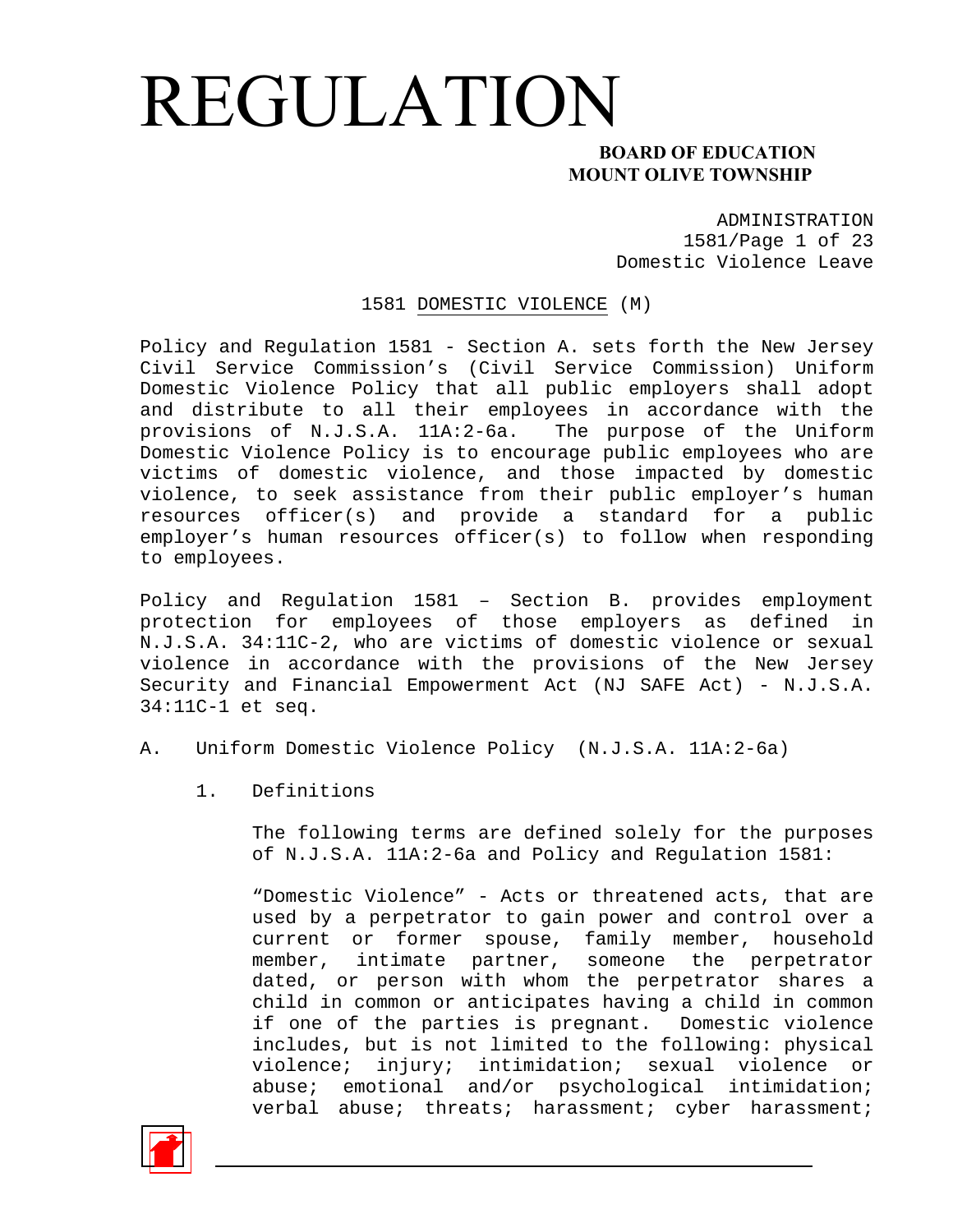### **MOUNT OLIVE TOWNSHIP**

ADMINISTRATION 1581/Page 2 of 23 Domestic Violence Leave

stalking; economic abuse or control; damaging property to intimidate or attempt to control the behavior of a person in a relationship with the perpetrator; strangulation; or abuse of animals or pets.

"Abuser/Perpetrator" - An individual who commits or threatens to commit an act of domestic violence, including unwarranted violence against individuals and animals. Other abusive behaviors and forms of violence can include the following: bullying, humiliating, isolating, intimidating, harassing, stalking, or threatening the victim, disturbing someone's peace, or destroying someone's property.

"Human Resources Officer (HRO)" - An employee of a public employer with a human resources job title, or its equivalent, who is responsible for orienting, training, counseling, and appraising staff. Persons designated by the employer as the primary or secondary contact to assist employees in reporting domestic violence incidents.

"Intimate Partner" - Partners of any sexual orientation or preference who have been legally married or formerly married to one another, have a child or children in common, or anticipate having a child in common if one party is pregnant. Intimate partner also includes those who live together or have lived together, as well as persons who are dating or have dated in the past.

"Temporary Restraining Order (TRO)" - A civil court order issued by a judge to protect the life, health, or well-being of a victim. TROs can prohibit domestic violence offenders from having contact with victims, either in person or through any means of communication, including third parties. TROs also can prohibit offenders from a victim's home and workplace. A violation of a TRO may be a criminal offense. A TRO will last approximately ten business days, or until a

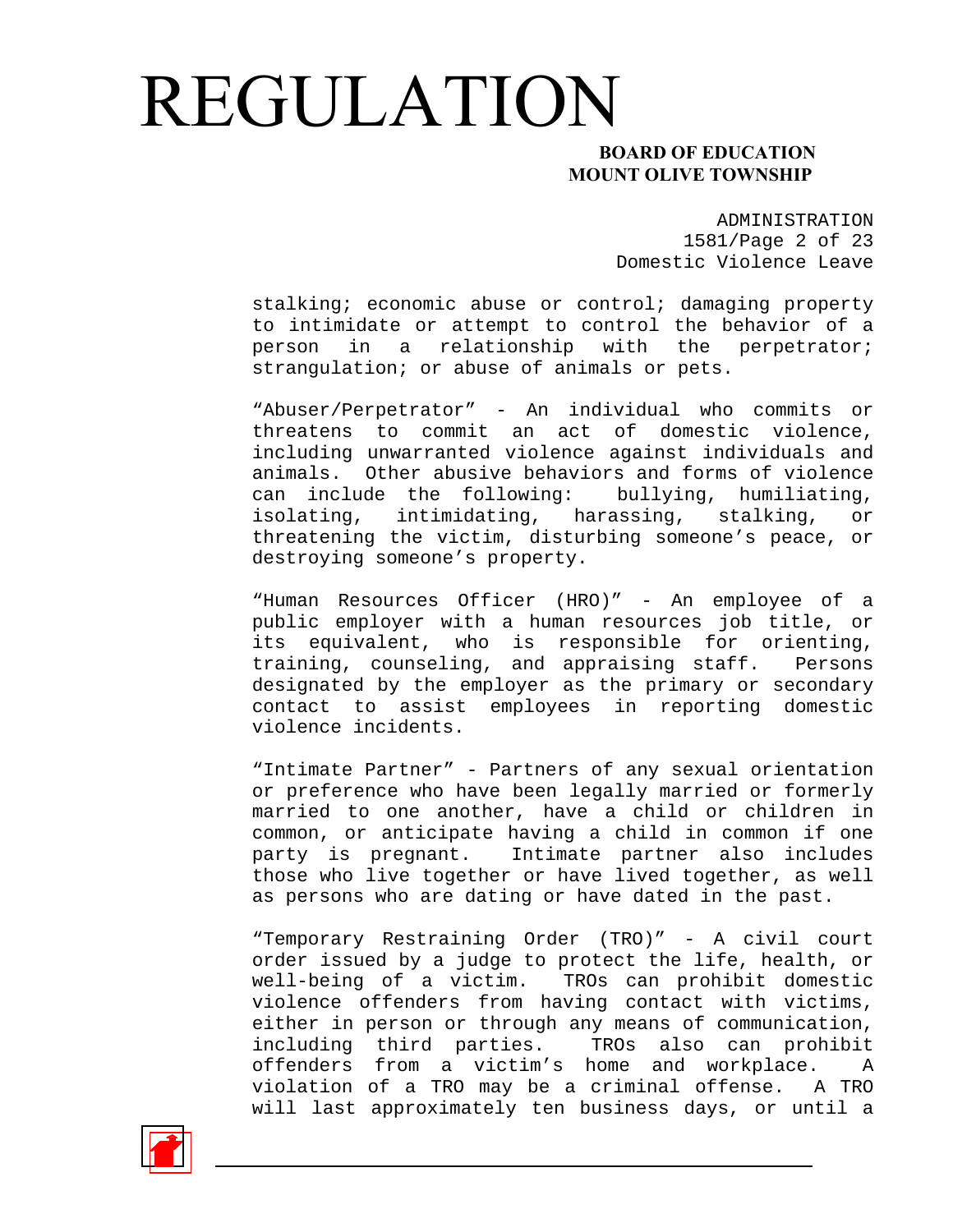### **MOUNT OLIVE TOWNSHIP**

ADMINISTRATION 1581/Page 3 of 23 Domestic Violence Leave

court holds a hearing to determine if a Final Restraining Order (FRO) is needed. In New Jersey, there is no expiration of a FRO.

"Victim" - A person who is eighteen years of age or older or who is an emancipated minor and who has been subjected to domestic violence by a spouse, former spouse, or any other person who is a present household member or was at any time a household member. A victim of domestic violence is also any person, regardless of age, who has been subjected to domestic violence by one of the following factors: a person with whom the victim has a child in common; a person with whom the victim anticipates having a child in common, if one of the parties is pregnant; and a person with whom the victim has had a dating relationship.

"Workplace-Related Incidents" - Incidents of domestic violence, sexual violence, dating violence, and stalking, including acts, attempted acts, or threatened acts by or against employees, the families of employees, and/or their property, that imperil the safety, well-being, or productivity of any person associated with a public employee in the State of New Jersey, regardless of whether the act occurred in or outside the organization's physical workplace. An employee is considered to be in the workplace while in or using the resources of the employer. This includes, but is not limited to: facilities; work sites; equipment; vehicles; or while on work-related travel.

2. Persons Covered Under N.J.S.A. 11A:2-6a and Policy and Regulation 1581

All New Jersey public employees are covered under N.J.S.A. 11A:2-6a and Policy and Regulation 1581 – Section A. A State of New Jersey public employer is any State, county, municipality, school district, or other political subdivision thereof, and any agency,

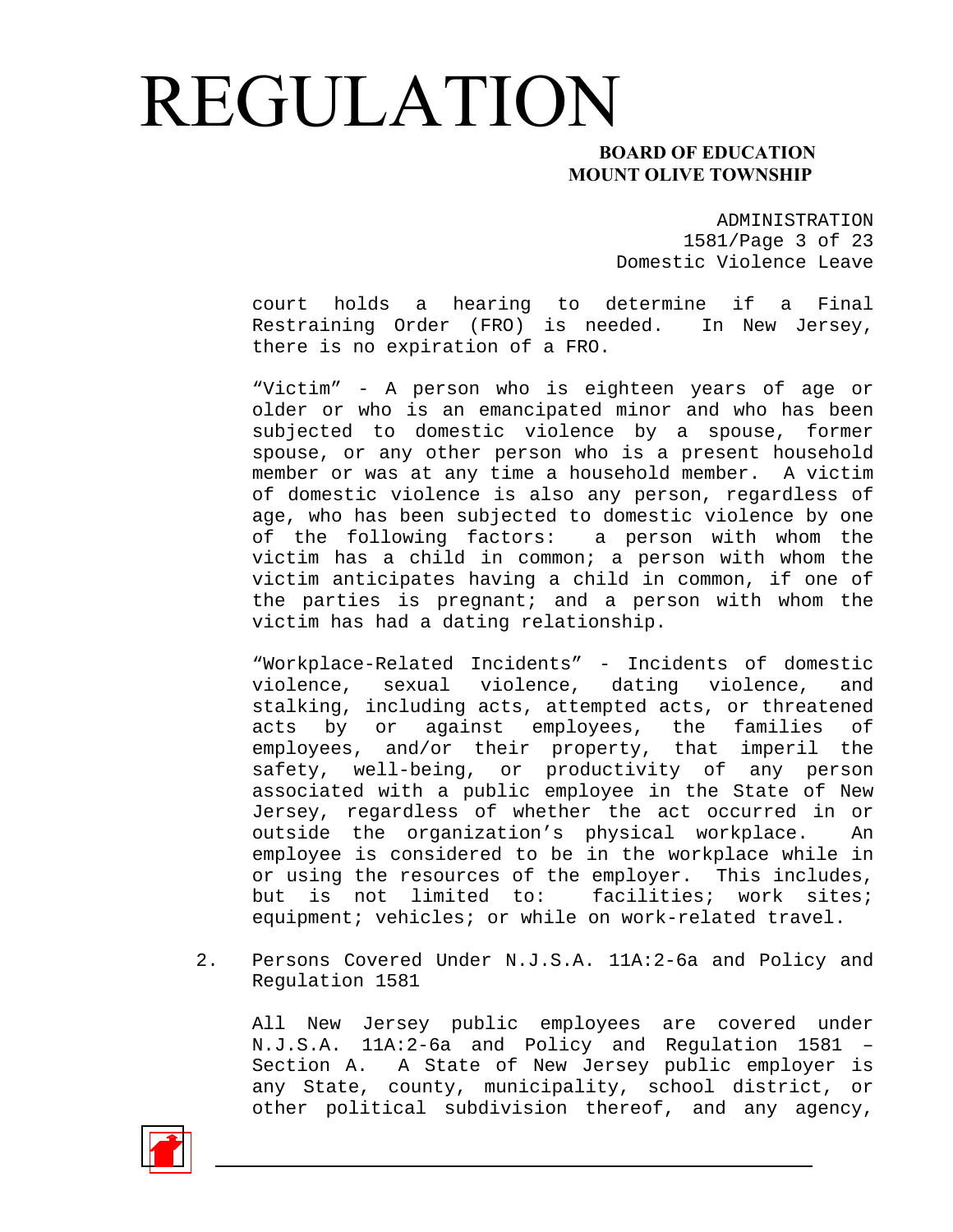### **MOUNT OLIVE TOWNSHIP**

ADMINISTRATION 1581/Page 4 of 23 Domestic Violence Leave

authority, or instrumentality of the foregoing. Casual/seasonal employees, interns, volunteers, and temporary employees of any public employer at any workplace location are also covered under N.J.S.A. 11A:2-6a and Regulation 1581 – Section A.

- 3. Responsibility of Employer to Designate a Human Resources Officer (HRO)
	- a. All public employers shall designate an HRO to assist employees who are victims of domestic violence.
	- b. The designated HRO must receive training on responding to and assisting employees who are domestic violence victims in accordance with Policy and Regulation 1581 – Section A. Should the HRO be unavailable at any time, the employer must designate a secondary HRO, who must also be appropriately trained to respond and assist domestic violence victims pursuant to Policy and Regulation 1581.
	- c. Managers and supervisors are often aware of circumstances involving an employee who is experiencing domestic violence. Managers and supervisors are required to refer any employee who is experiencing domestic violence or who report witnessing domestic violence to the designated HRO. Managers and supervisors must maintain confidentiality, to the extent possible, and be sensitive, compassionate, and respectful to the needs of persons who are victims of domestic violence.
		- (1) The name and contact information of the designated HRO must be provided to all employees.

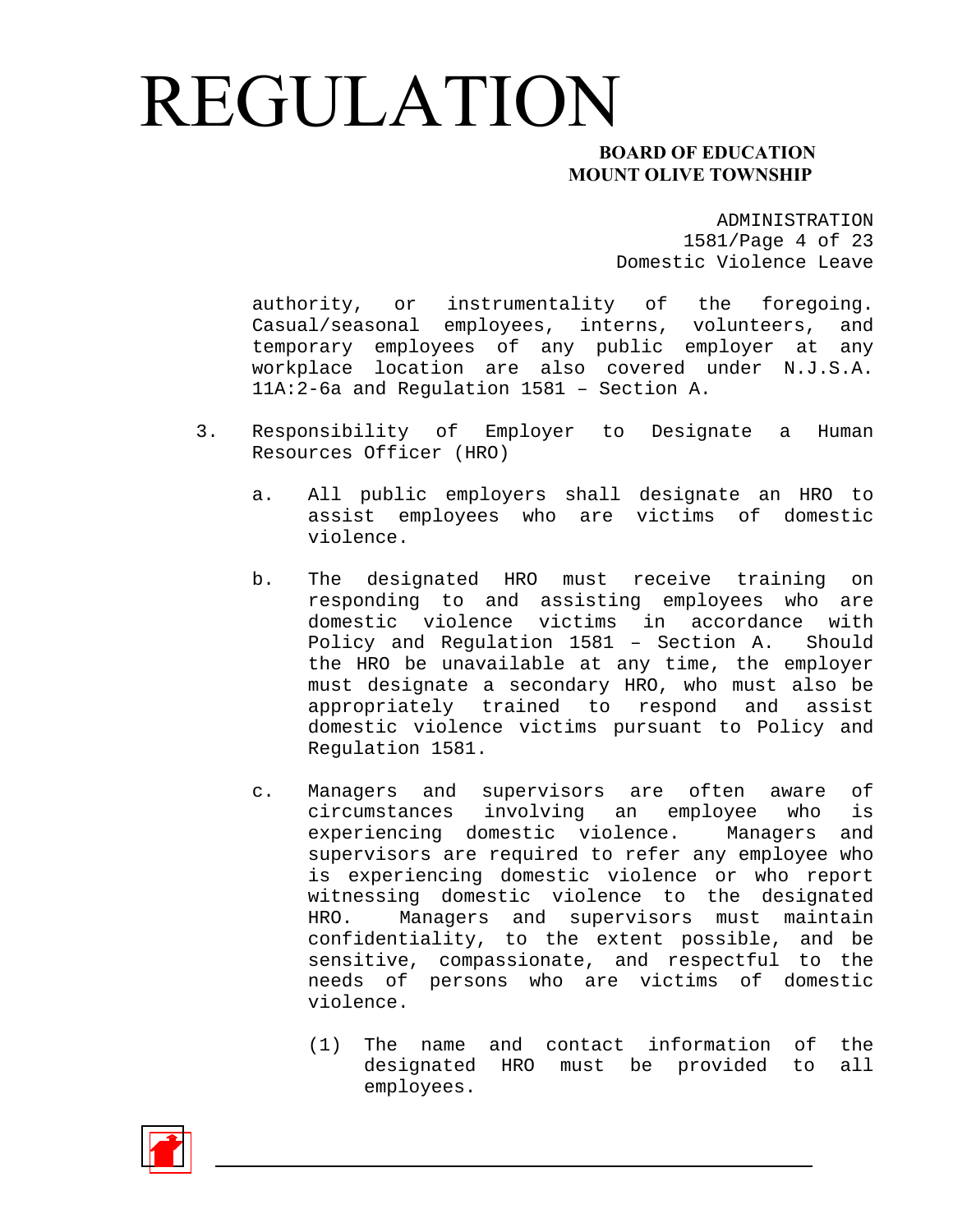### **MOUNT OLIVE TOWNSHIP**

ADMINISTRATION 1581/Page 5 of 23 Domestic Violence Leave

- d. Policy and Regulation 1581 Section A. does not supersede applicable laws, guidelines, standard operating procedures, internal affairs policies, or New Jersey Attorney General directives and guidelines that impose a duty to report.
	- (1) For example, if there is any indication a child may also be a victim, reporting is mandatory to the Department of Children and Families, Child Protection and Permanency, under N.J.S.A. 9:6-8.13.
- 4. Domestic Violence Reporting Procedure
	- a. Employees who are victims of domestic violence are encouraged to seek immediate assistance from their HRO.
	- b. Employees who have information about or witness an act of domestic violence against an employee are encouraged to report that information to the designated HRO, unless the employee is required to report the domestic violence pursuant to applicable laws, guidelines, standard operating procedures, internal affairs policies, or New Jersey Attorney General directives and guidelines that impose a duty to report, in which case the employee must report to the appropriate authority in addition to reporting to the designated HRO.
	- c. Nothing in Policy and Regulation 1581 Section A. shall preclude an employee from contacting 911 in emergency situations. HROs shall remind employees to contact 911 if they feel they are in immediate danger.

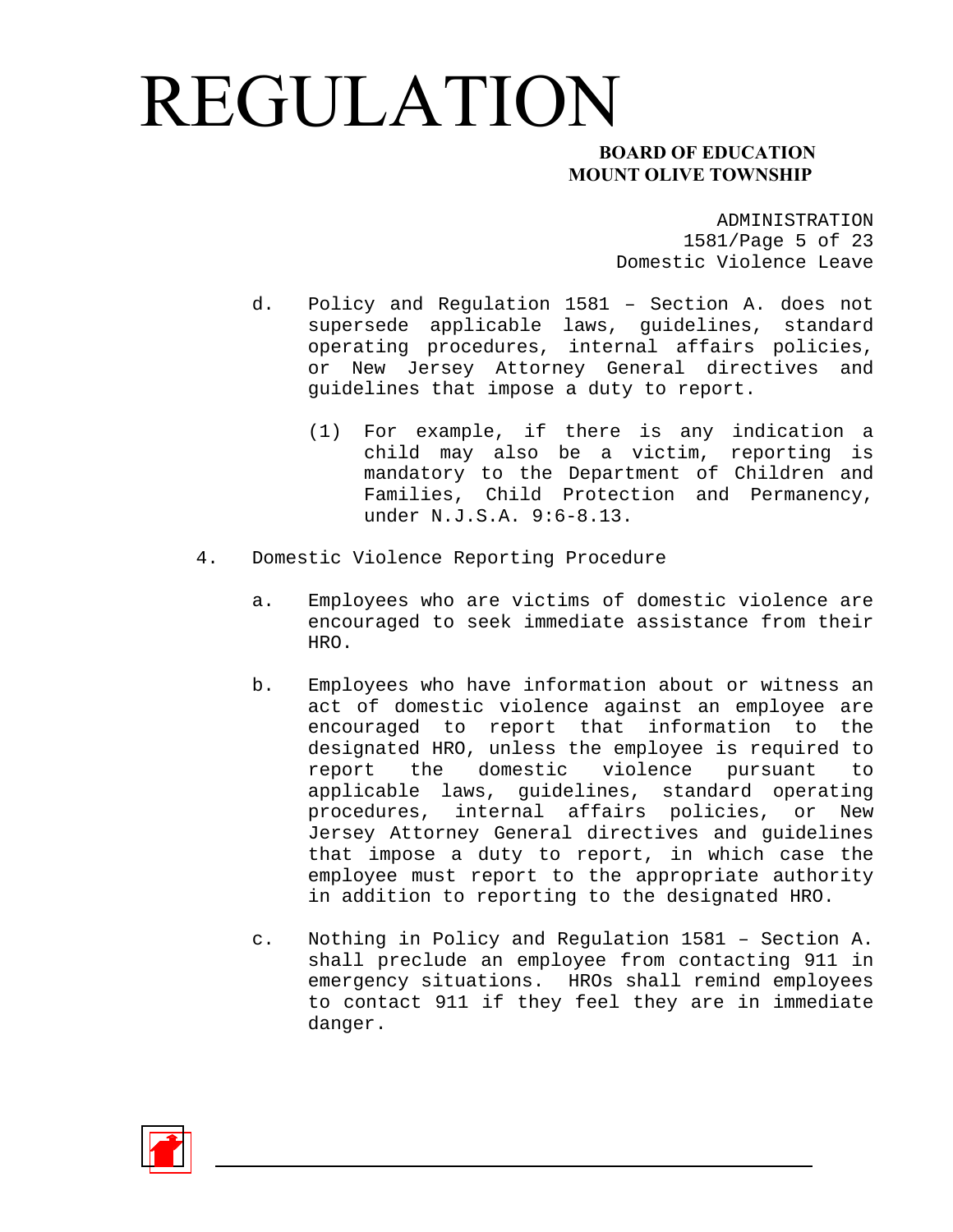### **MOUNT OLIVE TOWNSHIP**

ADMINISTRATION 1581/Page 6 of 23 Domestic Violence Leave

- d. Each designated HRO shall:
	- (1) Immediately respond to an employee upon request and provide a safe and confidential location to allow the employee to discuss the circumstances surrounding the domestic violence incident and the request for assistance.
	- (2) Determine whether there is an imminent and emergent need to contact 911 and/or local law enforcement.
	- (3) Provide the employee with resource information and a confidential telephone line to make necessary calls for services for emergent intervention and supportive services, when appropriate. The HRO or the employee can contact the appropriate Employee Assistance Program to assist with securing resources and confidential services.
	- (4) Refer the employee to the provisions and protections of the New Jersey Security and Financial Empowerment Act, N.J.S.A. 34:11C-1 et seq. (NJ SAFE Act), referenced in Regulation 1581 - Section B.
	- (5) In cases where domestic violence involved a sexual touching or sexual assault between State employees, the HRO is also required to report the incident to their agency's Equal Employment Opportunity (EEO) Officer or Title IX Officer, as appropriate.
	- (6) If there is a report of sexual assault or abuse, the victim should be offered the services of the New Jersey State Sexual Assault Response Team.

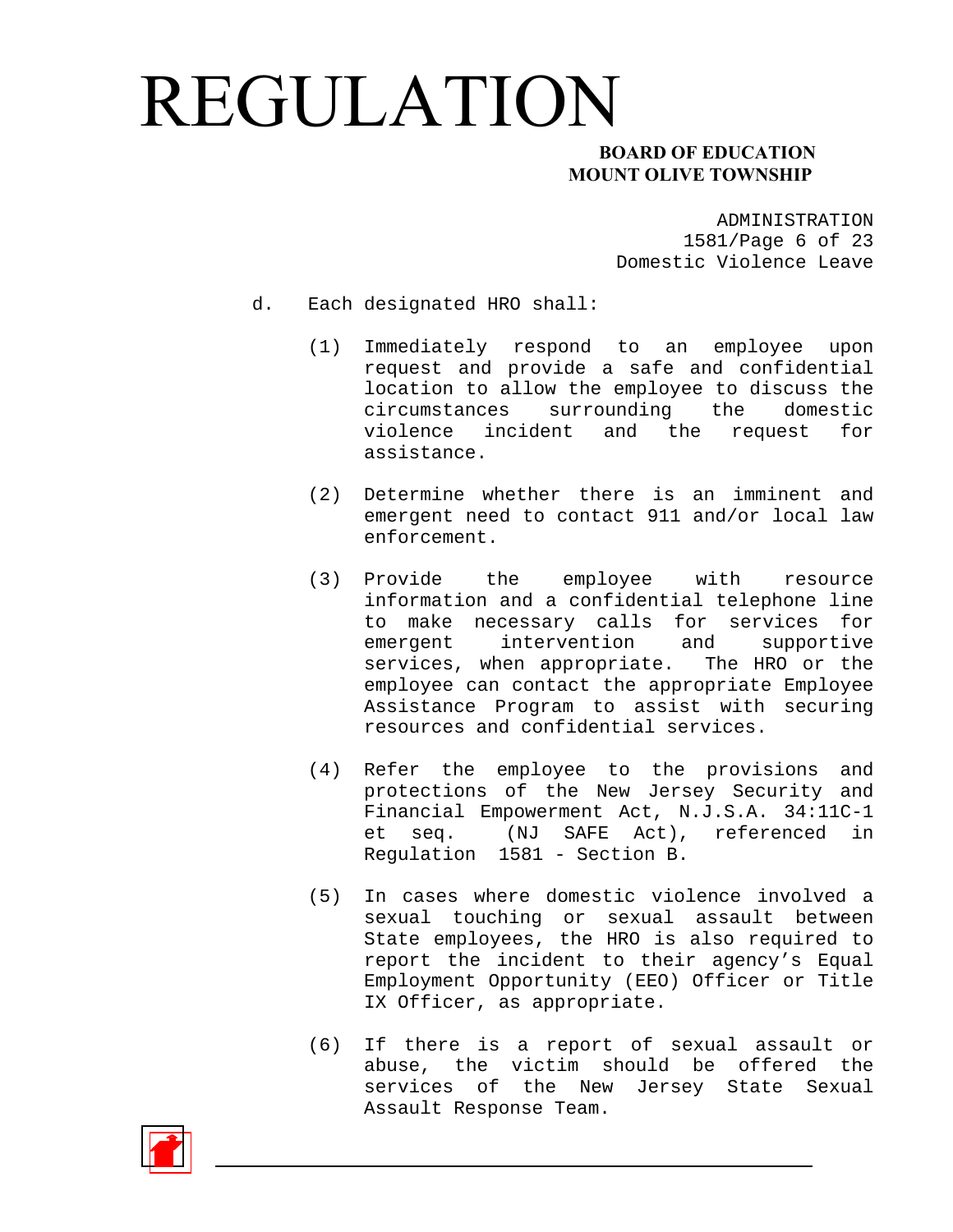### **MOUNT OLIVE TOWNSHIP**

ADMINISTRATION 1581/Page 7 of 23 Domestic Violence Leave

- (7) Maintain the confidentiality of the employee and all parties involved, to the extent practical and appropriate under the circumstances, pursuant to A.5. below.
- (8) Upon the employee's consent, the employee may provide the HRO with copies of any TROs, FROs, and/or civil restraint agreements that pertain to restraints in the work place and ensure that security personnel are aware of the names of individuals who are prohibited from appearing at the work location while the employee who sought the restraining order is present. All copies of TROs and FROs must be kept in a separate confidential personnel file.
- 5. Confidentiality Policy
	- a. In responding to reports of domestic violence, the HRO shall seek to maintain confidentiality to protect an employee making a report of, witnessing, or experiencing domestic violence, to the extent practical and appropriate under the circumstances and allowed by law.
	- b. No provision of Policy and Regulation 1581 Section A. shall supersede applicable laws, guidelines, standard operating procedures, internal affairs policies, or New Jersey Attorney General directives and guidelines that impose a duty to report.
	- c. Policy 1581 and Regulation 1581 Section A.5. shall not prevent disclosure where to do so would result in physical harm to any person or jeopardize safety within the workplace.

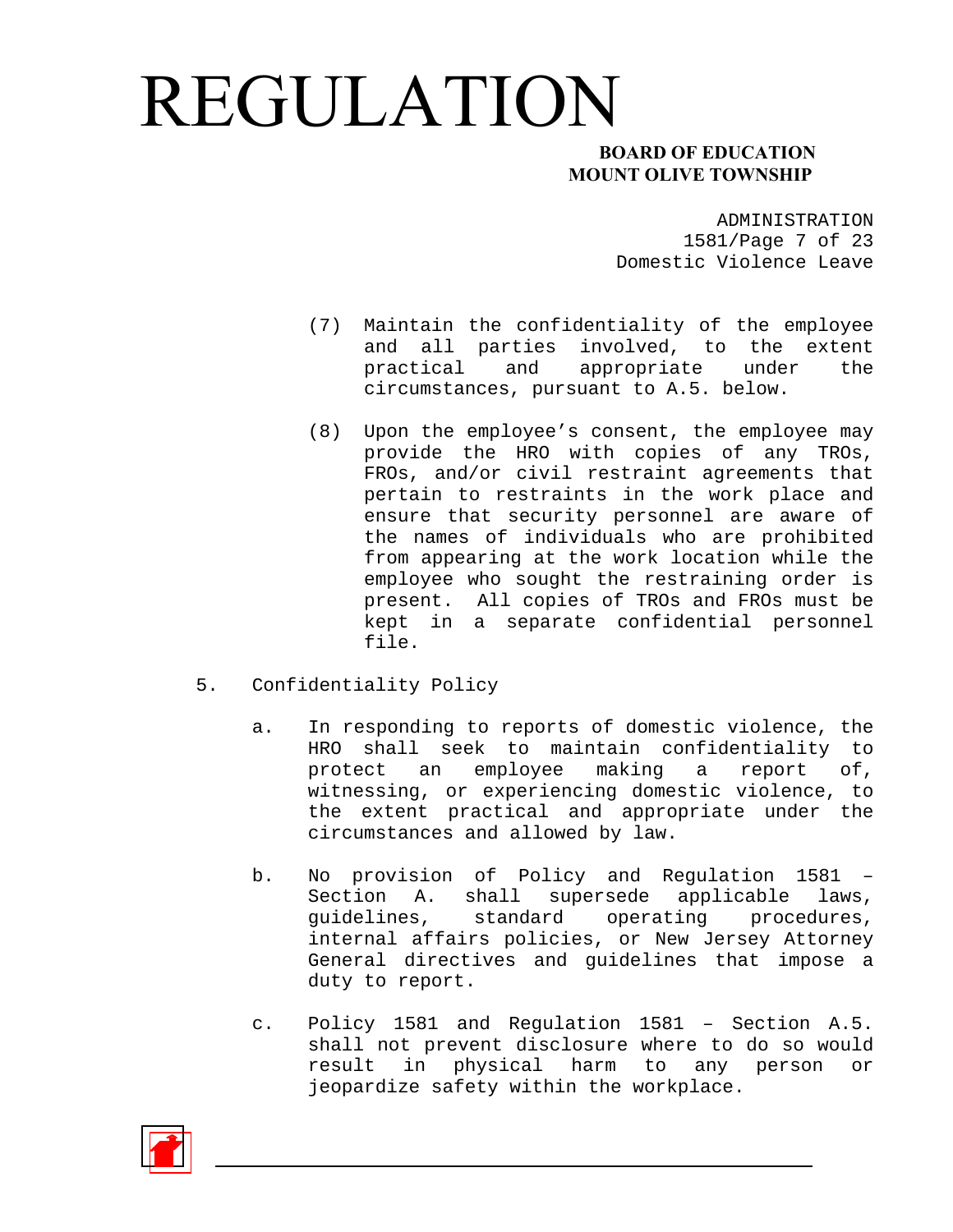### **MOUNT OLIVE TOWNSHIP**

ADMINISTRATION 1581/Page 8 of 23 Domestic Violence Leave

- (1) When information must be disclosed to protect the safety of individuals in the workplace, the HRO shall limit the breadth and content of such disclosure to information reasonably necessary to protect the safety of the disclosing employee and others and comply with the law.
- (2) The HRO shall provide advance notice to the employee who disclosed information, to the extent possible, if the disclosure must be shared with other parties in order to maintain safety in the workplace or elsewhere.
- (3) The HRO shall also provide the employee with the name and title of the person to whom they intend to provide the employee's statement and shall explain the necessity and purpose regarding the disclosure.
	- (a) For example, if the substance of the disclosure presents a threat to employees, then law enforcement will be alerted immediately.
- d. Policy 1581 and Regulation 1581 Section A. does not supersede applicable laws, guidelines, standard operating procedures, internal affairs policies, or New Jersey Attorney General directives and guidelines where mandatory reporting is required by the appointing authority or a specific class of employees.
- 6. Confidentiality of Employee Records
	- a. To ensure confidentiality and accuracy of information Policy and Regulation 1581 – Section A.6. requires the HRO to keep all documents and

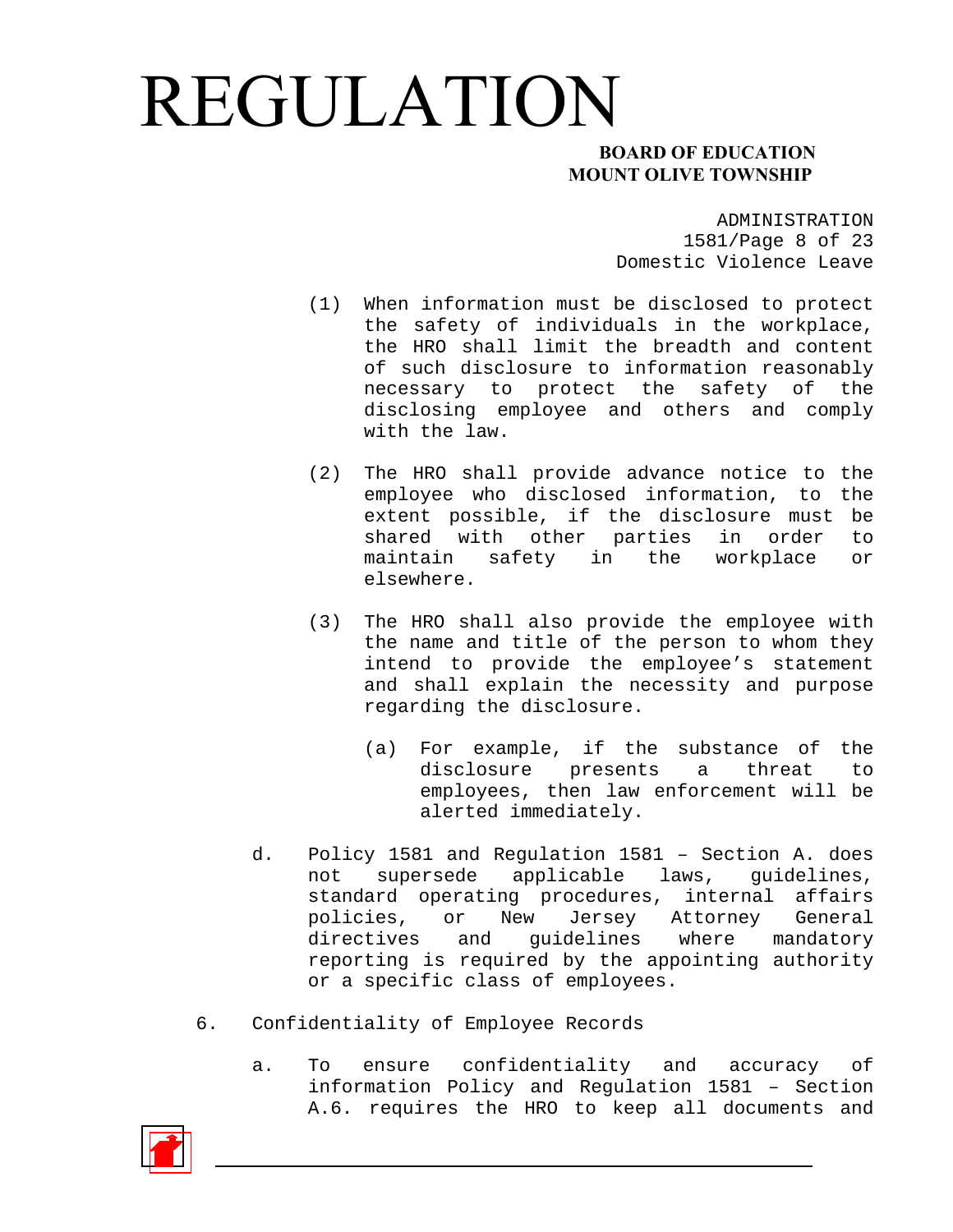### **MOUNT OLIVE TOWNSHIP**

ADMINISTRATION 1581/Page 9 of 23 Domestic Violence Leave

reports of domestic violence in a confidential personnel file separate from the employee's other personnel records.

- b. These records shall be considered personnel records and shall not be government records available for public access under the Open Public Records Act. See N.J.S.A. 47:1A-10.
- 7. Public Employer Domestic Violence Action Plan
	- a. Public employers in the State of New Jersey shall develop an action plan to identify, respond to, and correct employee performance issues that are caused by domestic violence, pursuant to N.J.S.A. 11A:2-6a, and in accordance with the following guidelines:
		- (1) Designate an HRO with responsibilities pursuant to A.3. and A.4. above.
		- (2) Recognize that an employee may need an accommodation as the employee may experience temporary difficulty fulfilling job responsibilities.
		- (3) Provide reasonable accommodations to ensure the employee's safety. Reasonable accommodations may include, but are not limited to, the following: implementation of safety measures; transfer or reassignment; modified work schedule; change in work telephone number or work-station location; assistance in documenting the violence occurring in the workplace; an implemented safety procedure; or other accommodation approved by the employer.

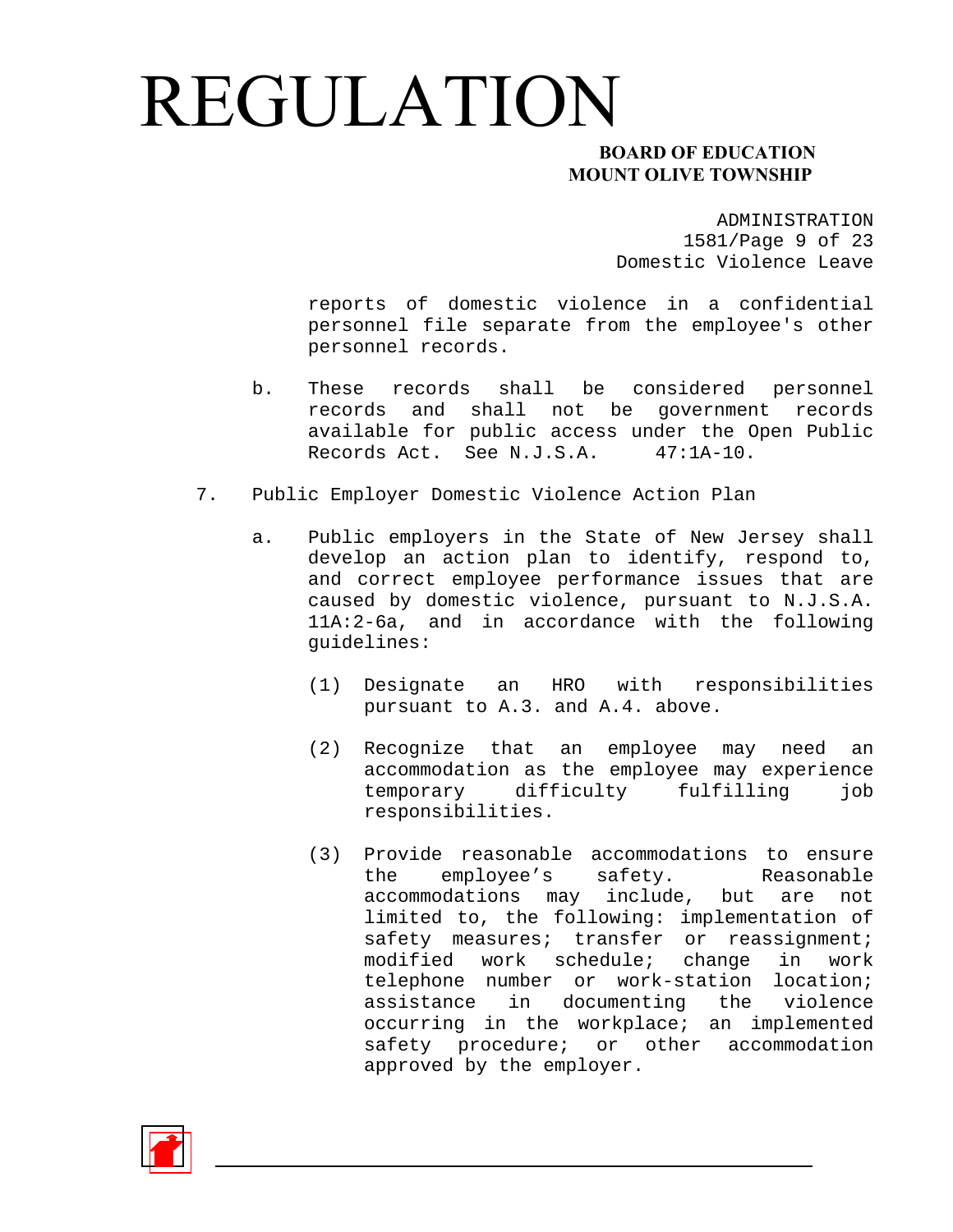### **MOUNT OLIVE TOWNSHIP**

ADMINISTRATION 1581/Page 10 of 23 Domestic Violence Leave

- (4) Advise the employee of information concerning the NJ SAFE Act; Family and Medical Leave Act (FMLA); or Family Leave Act (FLA); Temporary Disability Insurance (TDI); or Americans with Disabilities Act (ADA); or other reasonable flexible leave options when an employee, or his or her child, parent, spouse, domestic partner, civil union partner, or other relationships as defined in applicable statutes is a victim of domestic violence.
	- (5) Commit to adherence of the provisions of the NJ SAFE Act, including that the employer will not retaliate against, terminate, or discipline any employee for reporting information about incidents of domestic violence, as defined in Policy and Regulation 1581 – Section A., if the victim provides notice to their human resources office of the status or if the human resources office has reason to believe an employee is a victim of domestic violence.
	- (6) Advise any employee, who believes he or she has been subjected to adverse action as a result of making a report pursuant to Policy and Regulation 1581 - Section B. of the civil right of action under the NJ SAFE Act.
		- (a) Advise any employee to contact their designated Labor Relations Officer, Conscientious Employees Protection Act (CEPA) Officer, and/or Equal Employment Opportunity Officer in the event they believe the adverse action is a violation of their collective bargaining agreement, the Conscientious Employees Protection Act, or the New Jersey Law Against Discrimination and corresponding policies.

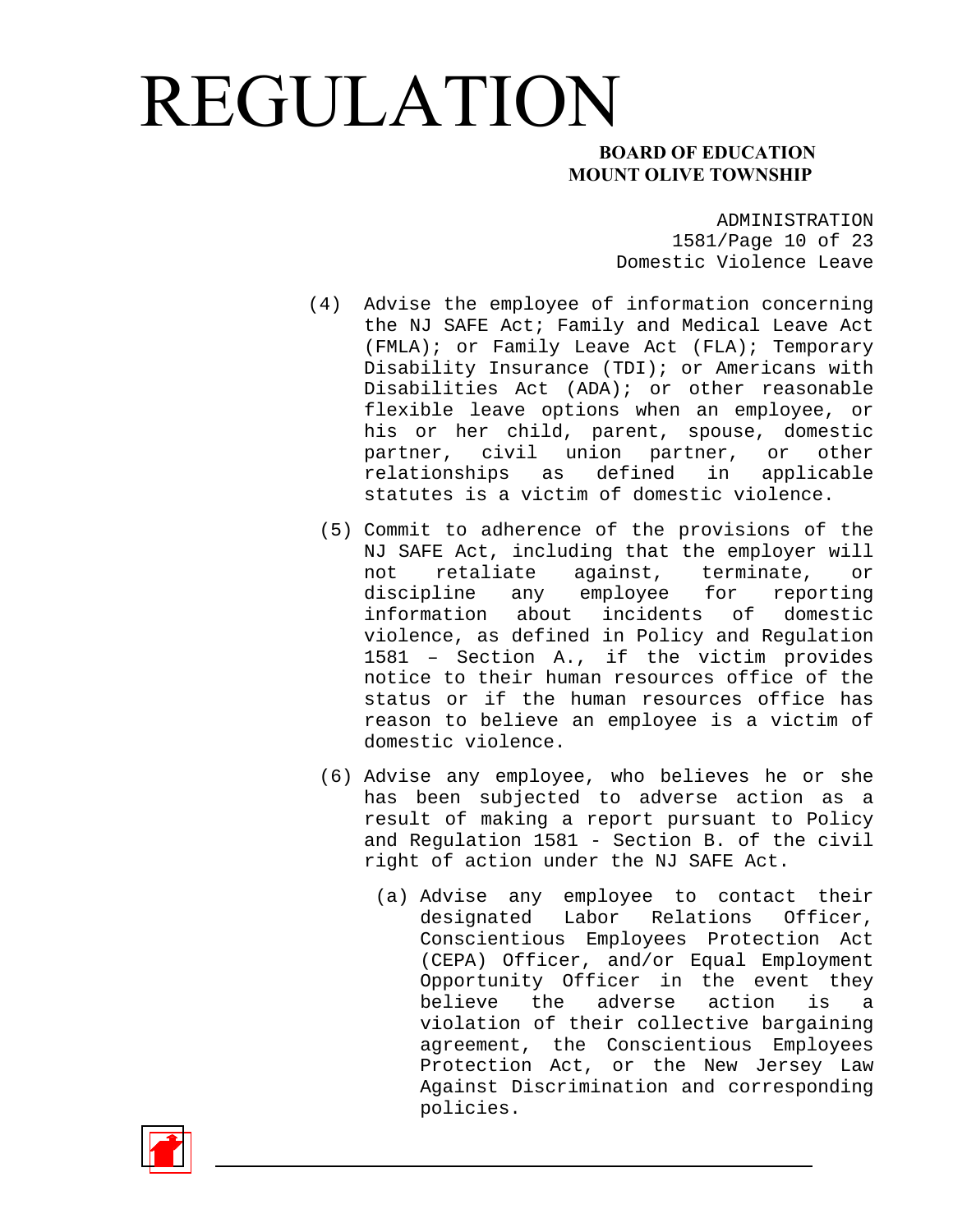### **MOUNT OLIVE TOWNSHIP**

ADMINISTRATION 1581/Page 11 of 23 Domestic Violence Leave

- (7) Employers, their designated HRO, and employees should familiarize themselves with Policy and Regulation 1581. Policy and Regulation 1581 shall be provided to all employees upon Board approval and to all new employees upon hiring.
- (8) Information and resources about domestic violence are encouraged to be placed in visible areas, such as restrooms, cafeterias, breakrooms, and where other resource information is located.
- 8. Resources

Resources and program information will be readily available to assist victims of domestic violence. These resources should be provided by the designated HRO to any victim of domestic violence at the time of reporting.

9. Distribution of Policy

The Civil Service Commission and the Division of Local Government Services in the Department of Community Affairs shall distribute a Uniform Domestic Violence Policy, and any modifications thereto, to public employers. The Director of the Division of Local Government Services shall release Local Finance Notices setting forth any changes to the Uniform Domestic Violence Policy, as changes occur.

10. Other Applicable Requirements

In addition to Policy and Regulation 1581, the HRO and the public employer's appointing authority, if applicable, must follow all applicable laws, guidelines, standard operating procedures, internal

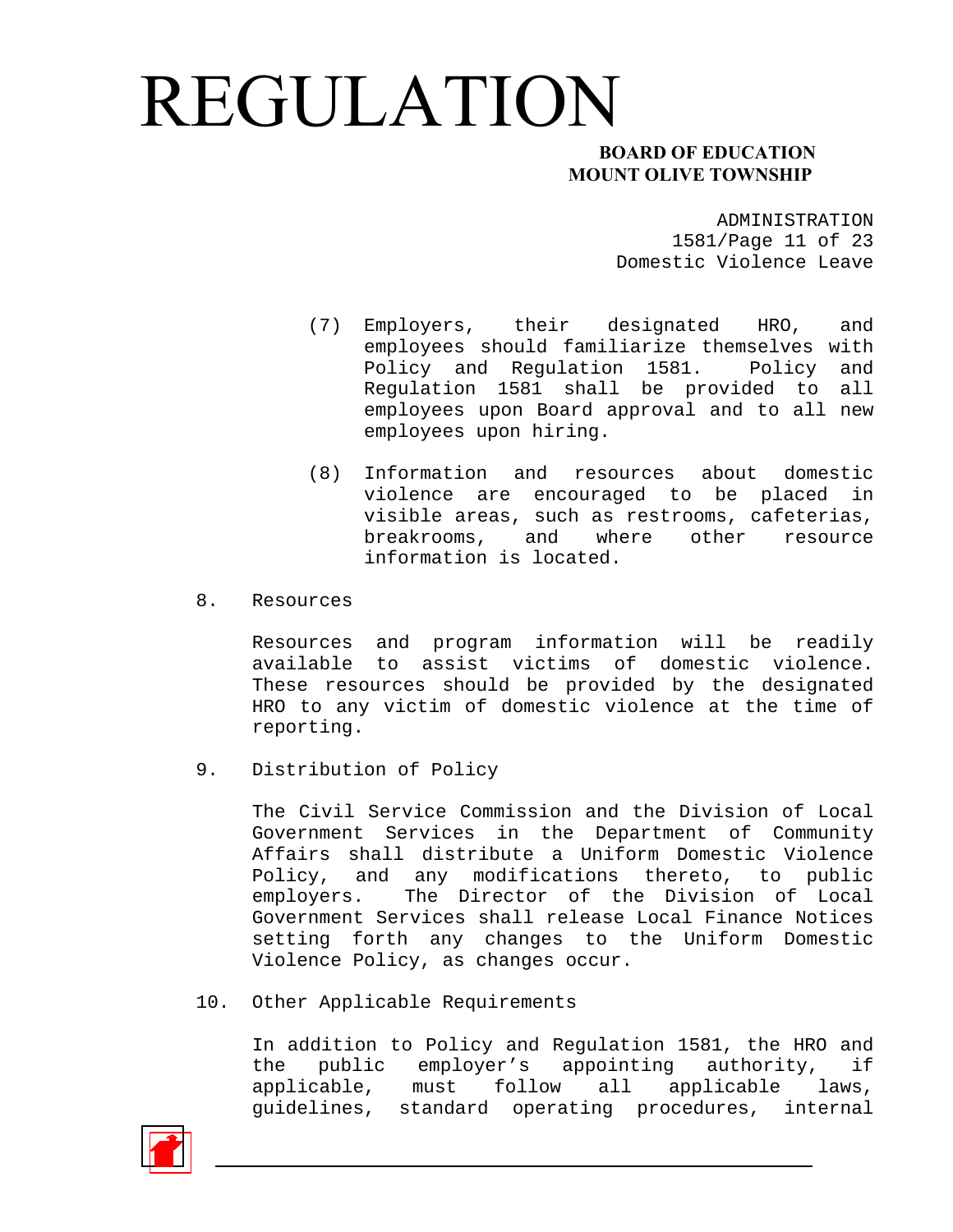### **MOUNT OLIVE TOWNSHIP**

ADMINISTRATION 1581/Page 12 of 23 Domestic Violence Leave

affairs policies, and New Jersey Attorney General directives and guidelines that impose a duty to report. Additionally, to the extent that the procedures set forth in Policy and Regulation 1581 conflict with collective negotiated agreements or with the Family Educational Rights and Privacy Act (FERPA), the provisions of the negotiated agreements and the provisions of FERPA control.

- 11. Policy Modification and Review
	- . A public employer may seek to modify Policy and Regulation 1581 to create additional protocols to protect victims of domestic violence, but may not modify in a way that reduces or compromises the safeguards and processes set out in the Uniform Domestic Violence Policy.
	- b. The Civil Service Commission will review and modify their Uniform Domestic Violence Policy periodically and as needed.
- 12. Policy Enforceability

The provisions of the Uniform Domestic Violence Policy are intended to be implemented by the Civil Service Commission. These provisions do not create any promises or rights that may be enforced by any persons or entities.

13. Policy Inquiries and Effective Date

Any questions concerning the interpretation or implementation of the Uniform Domestic Violence Policy shall be addressed to the Chair/Chief Executive Officer of the Civil Service Commission, or their designee. The Uniform Domestic Violence Policy and Policy and Regulation 1581 shall be enforceable upon the HRO's completion of training on the Uniform Domestic Violence Policy and Policy and Regulation 1581.

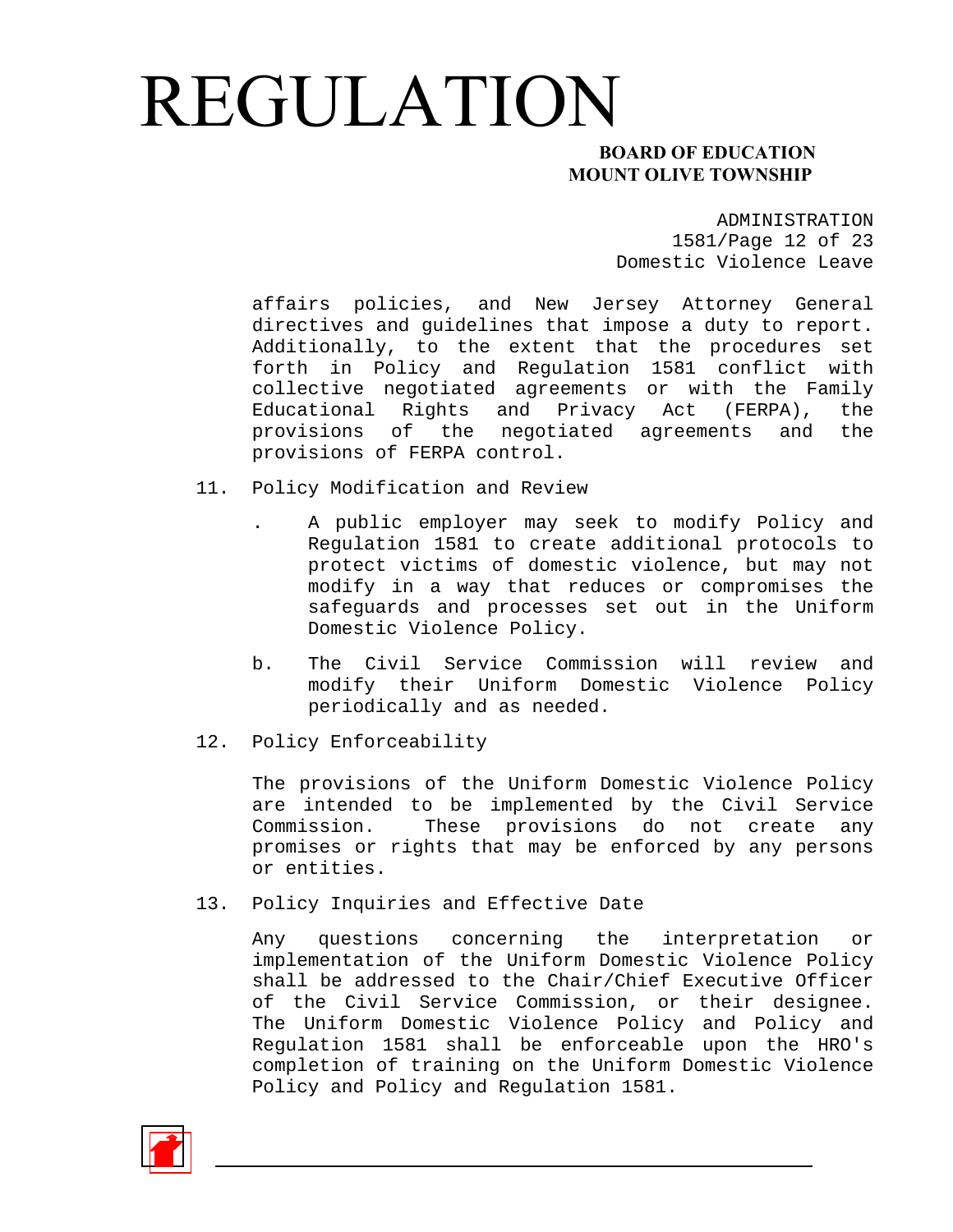### **MOUNT OLIVE TOWNSHIP**

ADMINISTRATION 1581/Page 13 of 23 Domestic Violence Leave

- B. NJ SAFE Act (N.J.S.A. 34:11C-1 et seq.)
	- 1. The New Jersey Security and Financial Empowerment Act, N.J.S.A. 34:11C-1, et seq. (NJ SAFE Act), is a law that provides employment protection for victims of domestic or sexual violence.
	- 2. Definitions (N.J.S.A. 34:11C-2)

The following terms are defined solely for the purpose of N.J.S.A. 34:11C-1 et seq. - NJ SAFE Act:

"Employee" means a person who is employed for at least twelve months by an employer, with respect to whom benefits are sought under the NJ SAFE Act, for not less than 1,000 base hours during the immediately preceding twelve-month period. Any time, up to a maximum of ninety calendar days, during which a person is laid off or furloughed by an employer due to that employer curtailing operations because of a state of emergency declared after October 22, 2012, shall be regarded as time in which the person is employed for the purpose of determining eligibility for leave time under the NJ SAFE Act. In making the determination, the base hours per week during the layoff or furlough shall be deemed to be the same as the average number of hours worked per week during the rest of the twelve-month period.

"Employer" means a person or corporation, partnership, individual proprietorship, joint venture, firm or company, or other similar legal entity which engages the services of an employee and employs twenty-five or more employees for each working day during each of twenty or more calendar work weeks in the then current or immediately preceding calendar year. "Employer" includes the State, any political subdivision thereof, and all public offices, agencies, boards, or bodies.

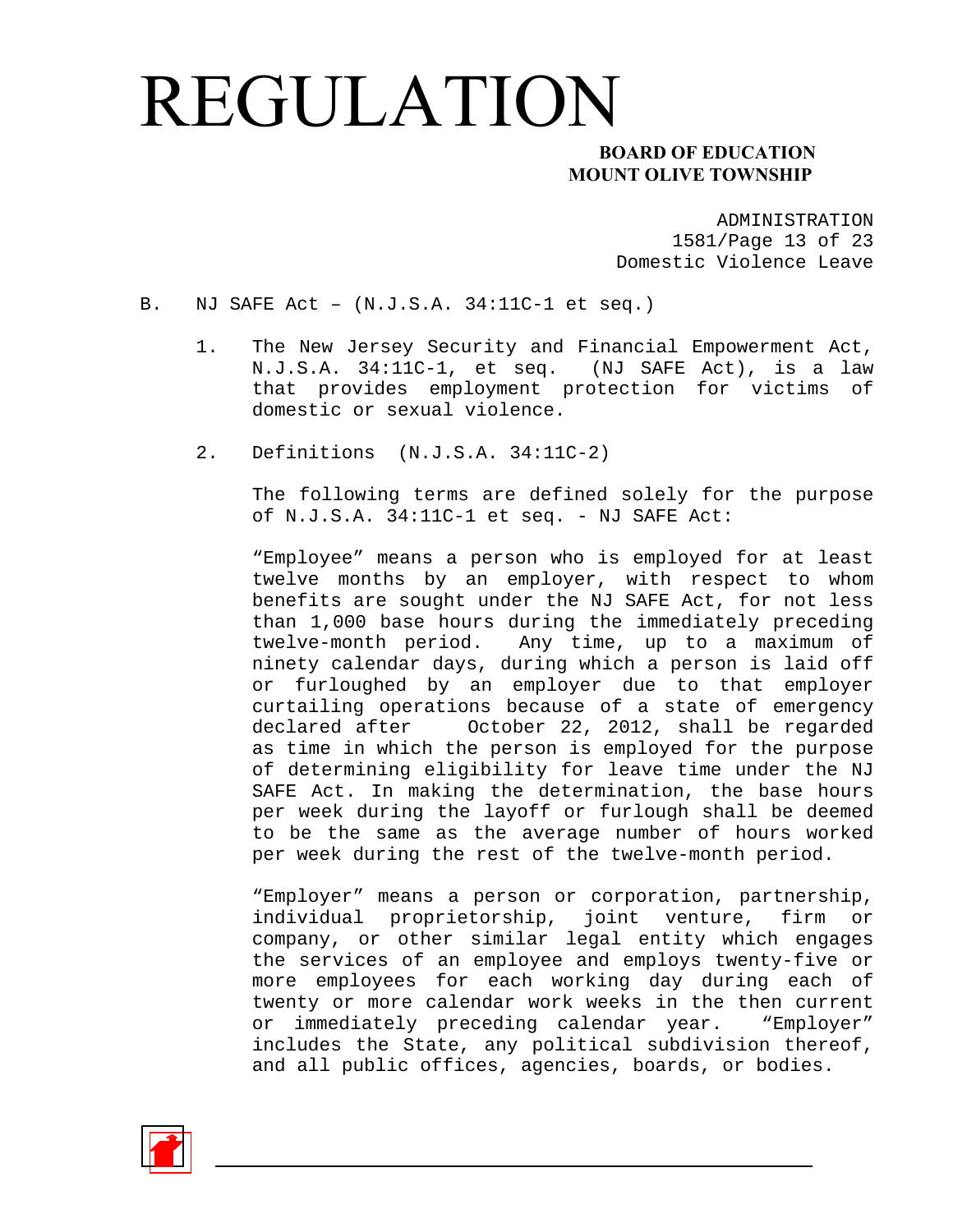### **MOUNT OLIVE TOWNSHIP**

ADMINISTRATION 1581/Page 14 of 23 Domestic Violence Leave

"State of emergency" means a natural or man-made disaster or emergency for which a state of emergency has been declared by the President of the United States or the Governor, or for which a state of emergency has been declared by a municipal emergency management coordinator.

- 3. Regulations Relative to Unpaid Leave for Employees and Family Members Affected by Certain Offenses (N.J.S.A. 34:11C-3)
	- a. Any employee of an employer in the State of New Jersey who was a victim of an incident of domestic violence as defined in N.J.S.A. 2C:25-19, or a sexually violent offense as defined in N.J.S.A. 30:4-27.26, or whose parent-in-law, sibling, grandparent, grandchild, child, parent, spouse, domestic partner, or civil union partner individual, or any other individual related by blood to the employee, and any other individual that the employee shows to have a close association with the employee which is the equivalent of a family relationship, was a victim shall be entitled to unpaid leave of no more than twenty days in one twelve-month period, to be used in the twelve-month period next following any incident of domestic violence or any sexually violent offense as provided in N.J.S.A. 34:11C-3.

For purposes of N.J.S.A. 34:11C-3 and Regulation 1581 - Section B.3., each incident of domestic violence or any sexually violent offense shall constitute a separate offense for which an employee is entitled to unpaid leave, provided that the employee has not exhausted the allotted twenty days for the twelve-month period.

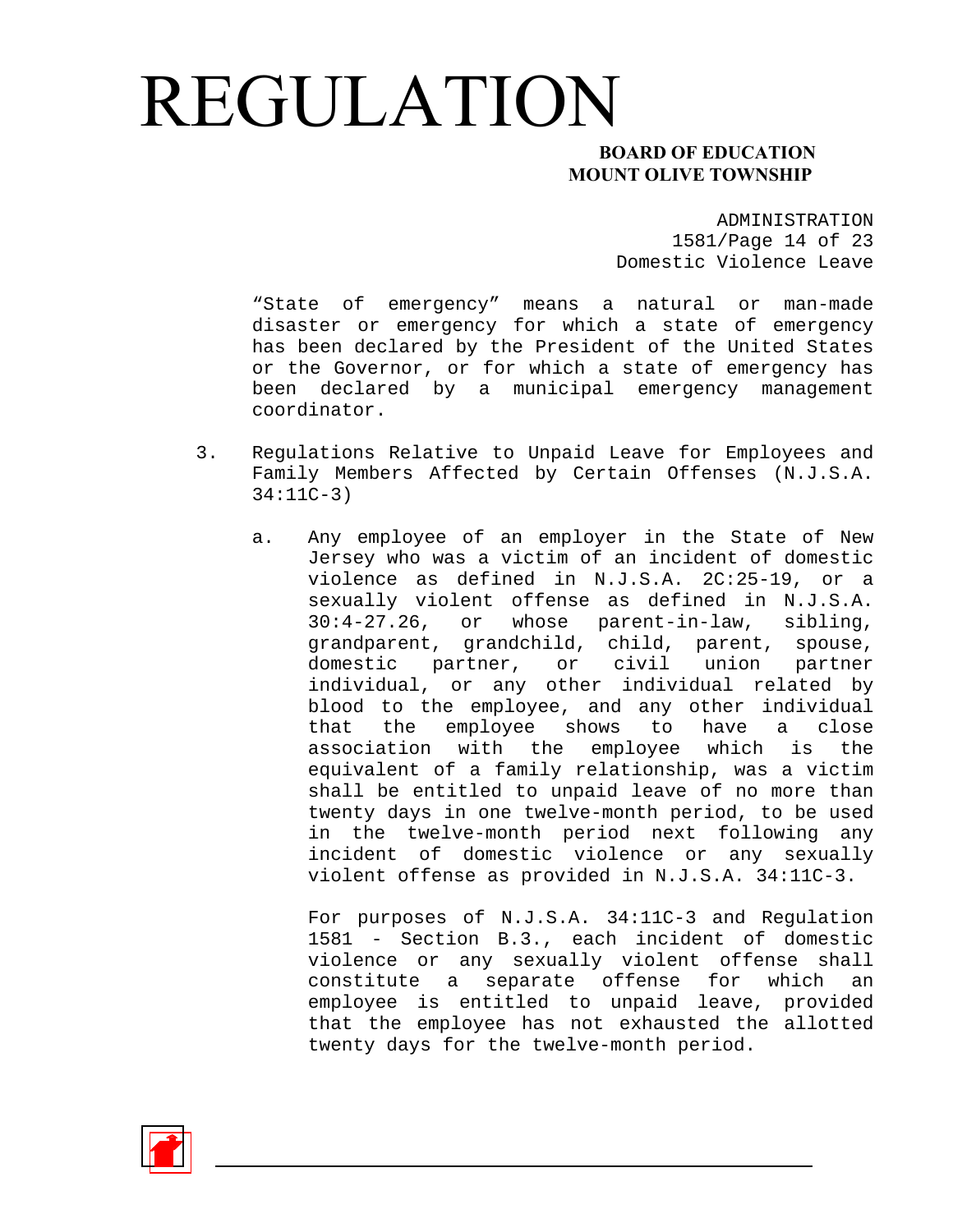### **MOUNT OLIVE TOWNSHIP**

ADMINISTRATION 1581/Page 15 of 23 Domestic Violence Leave

The unpaid leave may be taken intermittently in intervals of no less than one day, as needed for the purpose of engaging in any of the following activities as they relate to the incident of domestic violence or sexually violent offense:

- (1) Seeking medical attention for, or recovering from, physical or psychological injuries caused by domestic or sexual violence to the employee or the employee's parent-in-law, sibling, grandparent, grandchild, child, parent, spouse, domestic partner, or civil union partner individual, or any other individual related by blood to the employee, and any other individual that the employee shows to have a close association with the employee which is the equivalent of a family relationship;
- (2) Obtaining services from a victim services organization for the employee or the employee's parent-in-law, sibling, grandparent, grandchild, child, parent, spouse, domestic partner, or civil union partner individual, or any other individual related by blood to the employee, and any other individual that the employee shows to have a close association with the employee which is the equivalent of a family relationship;
- (3) Obtaining psychological or other counseling for the employee or the employee's parent-inlaw, sibling, grandparent, grandchild, child, parent, spouse, domestic partner, or civil union partner individual, or any other individual related by blood to the employee, and any other individual that the employee shows to have a close association with the

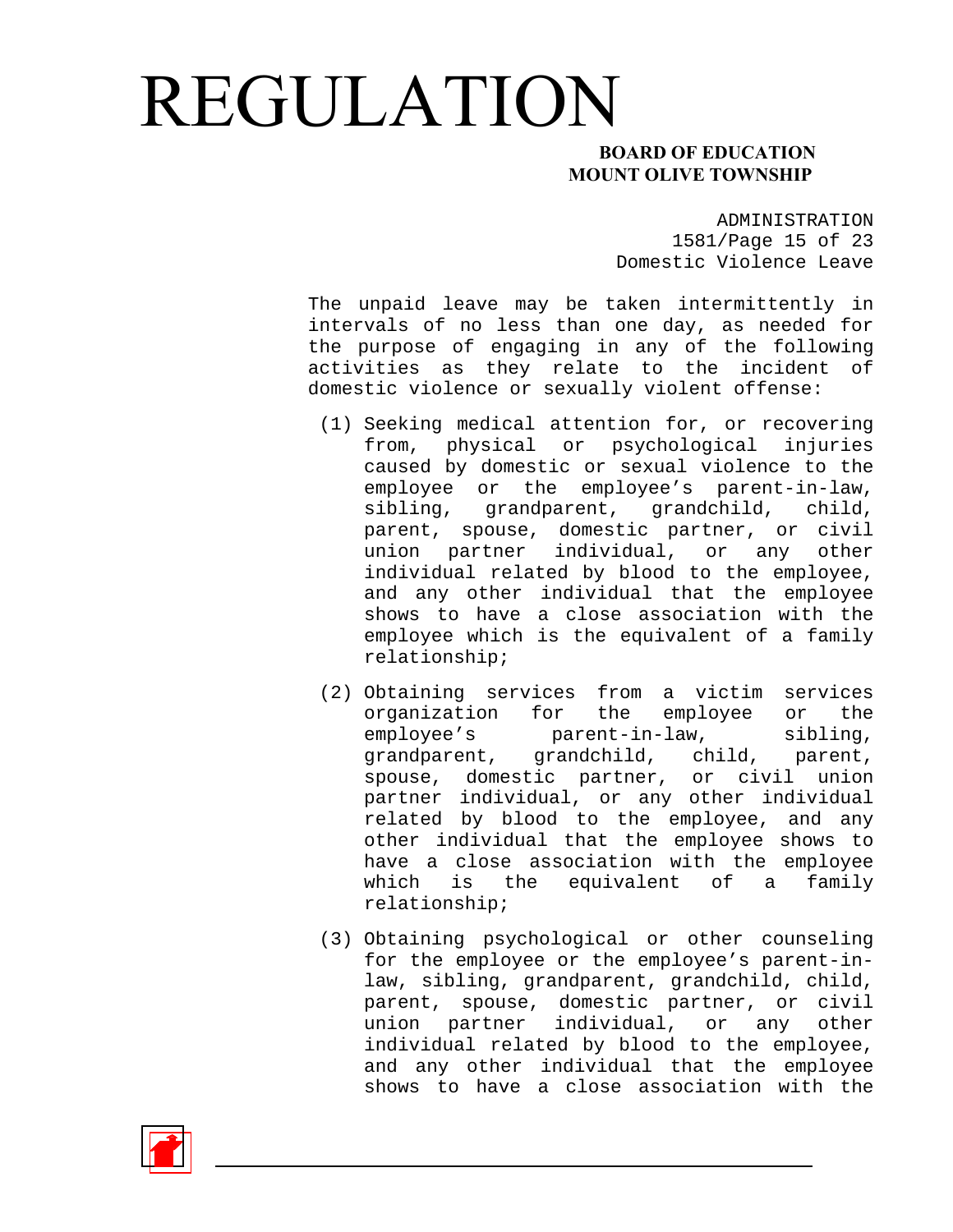### **MOUNT OLIVE TOWNSHIP**

ADMINISTRATION 1581/Page 16 of 23 Domestic Violence Leave

employee which is the equivalent of a family relationship;

- (4) Participating in safety planning, temporarily or permanently relocating, or taking other actions to increase the safety of the employee or the employee's parent-in-law, sibling, grandparent, grandchild, child, parent, spouse, domestic partner, or civil union partner individual, or any other individual related by blood to the employee, and any other individual that the employee shows to have a close association with the employee which is the equivalent of a family relationship, from future domestic or sexual violence or to ensure economic security;
- (5) Seeking legal assistance or remedies to ensure the health and safety of the employee or the employee's parent-in-law, sibling, grandparent, grandchild, child, parent, spouse, domestic partner, or civil union partner, individual, or any other individual related by blood to the employee, and any other individual that the employee shows to have a close association with the employee which is the equivalent of a family relationship, including preparing for, or participating in, any civil or criminal legal proceeding related to or derived from domestic or sexual violence; or
- (6) Attending, participating in, or preparing for a criminal or civil court proceeding relating to an incident of domestic or sexual violence of which the employee or the employee's parent-in-law, sibling, grandparent, grandchild, child, parent, spouse, domestic partner, or civil union partner, or any other

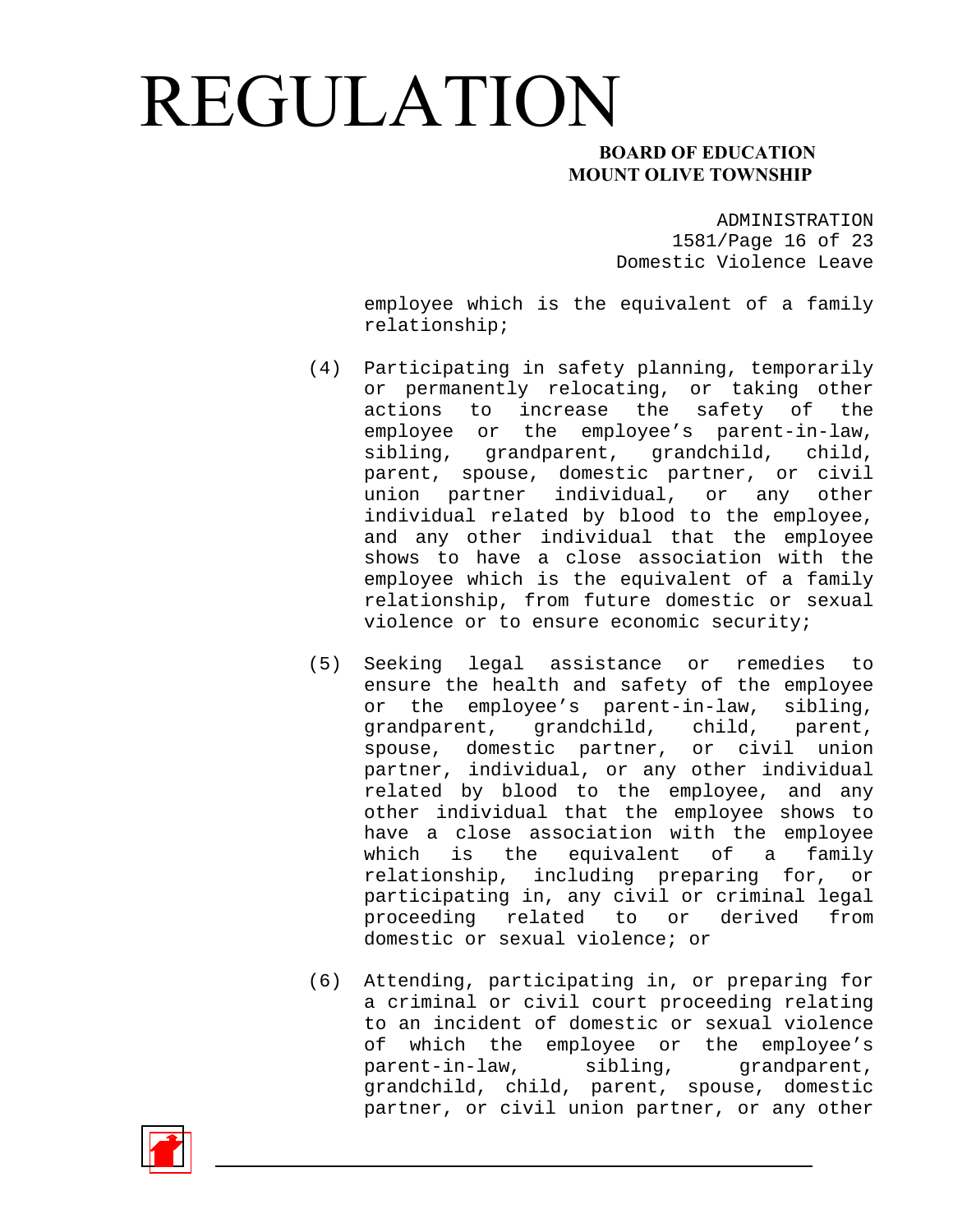### **MOUNT OLIVE TOWNSHIP**

ADMINISTRATION 1581/Page 17 of 23 Domestic Violence Leave

individual related by blood to the employee, and any other individual that the employee shows to have a close association with the employee which is the equivalent of a family relationship, was a victim.

b. An eligible employee may elect to use any accrued paid vacation leave, personal leave, or medical or sick leave of the employee, or any family temporary disability leave benefits provided pursuant to N.J.S.A. 43:21-27 during any part of the twenty-day period of unpaid leave provided under N.J.S.A 34:11C-3 and Regulation 1581 - Section B.3.a.

In such case, any paid leave provided by the employer, and accrued pursuant to established policies of the employer, or family temporary disability leave benefits, shall run concurrently with the unpaid leave provided under N.J.S.A. 34:11C-3.a and Regulation 1581 - Section B.3.a. and, accordingly, the employee shall receive pay pursuant to the employer's applicable paid leave policy, or family temporary disability leave benefits, during the period of otherwise unpaid leave. If an employee requests leave for a reason covered by both N.J.S.A. 34:11C-3.a and the "Family Leave Act," N.J.S.A. 34:11B-1 et seq. or the Federal "Family and Medical Leave Act of 1993," 29 U.S.C. § 2601 et seq., the leave shall count simultaneously against the employee's entitlement under each respective law.

Leave granted under N.J.S.A. 34:11C-3 and Regulation 1581 - Section B. shall not conflict with any rights pursuant to the "Family Leave Act," the "Temporary Disability Benefits Law," N.J.S.A. 43:21-25 et al, or the Federal "Family and Medical Leave Act of 1993."

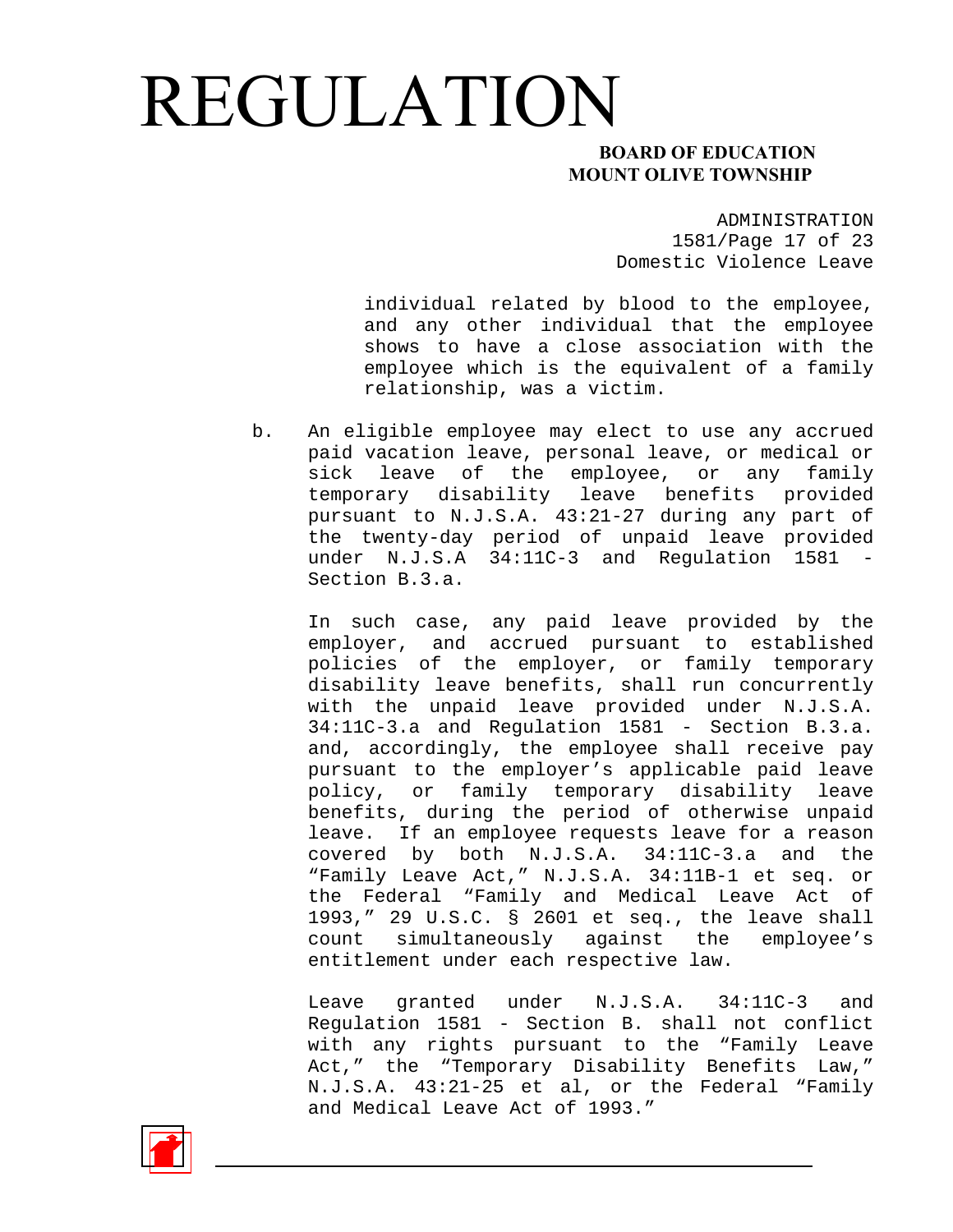### **MOUNT OLIVE TOWNSHIP**

ADMINISTRATION 1581/Page 18 of 23 Domestic Violence Leave

- c. Prior to taking the leave provided for in N.J.S.A. 34:11C-3 and Regulation 1581 - Section B.3.a., an employee shall, if the necessity for the leave is foreseeable, provide the employer with written notice of the need for the leave, unless an emergency or other unforeseen circumstance precludes prior notice. The notice shall be provided to the employer as far in advance as is reasonable and practical under the circumstances.
- d. Nothing contained in the NJ SAFE Act (N.J.S.A. 34:11C-1 et seq.) and Regulation 1581 - Section B. shall be construed to prohibit an employer from requiring that a period of leave provided pursuant to N.J.S.A. 34:11C-3 and Regulation 1581 - Section B. be supported by the employee with documentation of the domestic violence or sexually violent offense which is the basis for the leave.

If the employer requires the documentation, the employee shall be regarded as having provided sufficient documentation if the employee provides one or more of the following:

- (1) A domestic violence restraining order or other documentation of equitable relief issued by a court of competent jurisdiction;
- (2) A letter or other written documentation from the county or municipal prosecutor documenting the domestic violence or sexually violent offense;
- (3) Documentation of the conviction of a person for the domestic violence or sexually violent offense;

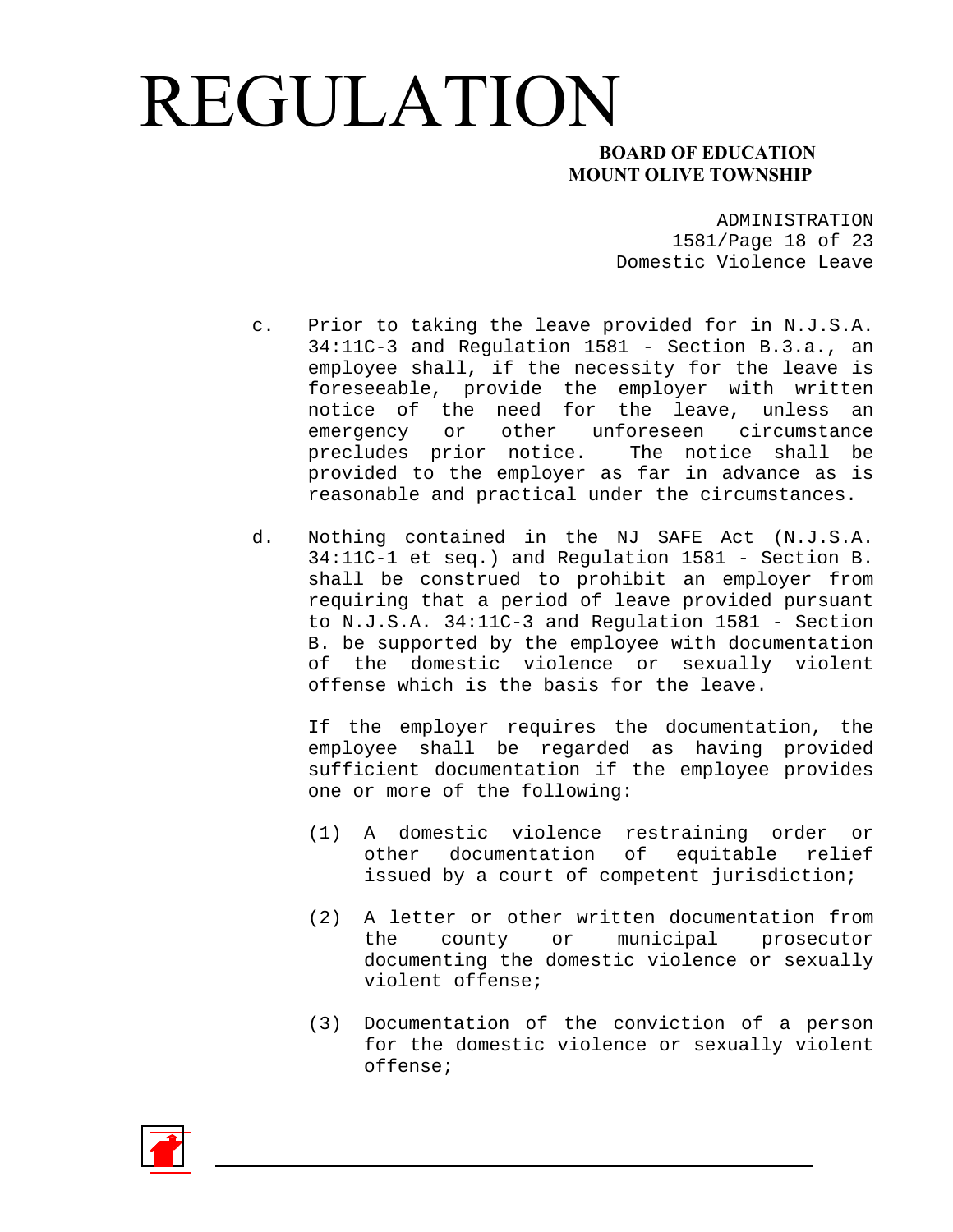### **MOUNT OLIVE TOWNSHIP**

ADMINISTRATION 1581/Page 19 of 23 Domestic Violence Leave

- (4) Medical documentation of the domestic violence or sexually violent offense;
- (5) Certification from a certified Domestic Violence Specialist or the director of a designated domestic violence agency or Rape Crisis Center, that the employee or employee's parent-in-law, sibling, grandparent, grandchild, child, parent, spouse, domestic partner, or civil union partner, or any other individual related by blood to the employee, and any other individual that the employee shows to have a close association with the employee which is the equivalent of a family relationship, is a victim of domestic violence or a sexually violent offense; or
- (6) Other documentation or certification of the domestic violence or sexually violent offense provided by a social worker, member of the clergy, shelter worker, or other professional who has assisted the employee or employee's parent-in-law, sibling, grandparent, grandchild, child, parent, spouse, domestic partner, or civil union partner, or any other individual related by blood to the employee, and any other individual that the employee shows to have a close association with the employee which is the equivalent of a family relationship, in dealing with the domestic violence or sexually violent offenses.

For the purpose of N.J.S.A. 34:11C-3.c and Regulation 1581 - Section B.3.d.:

(1) "Certified Domestic Violence Specialist" means a person who has fulfilled the requirements of certification as a Domestic

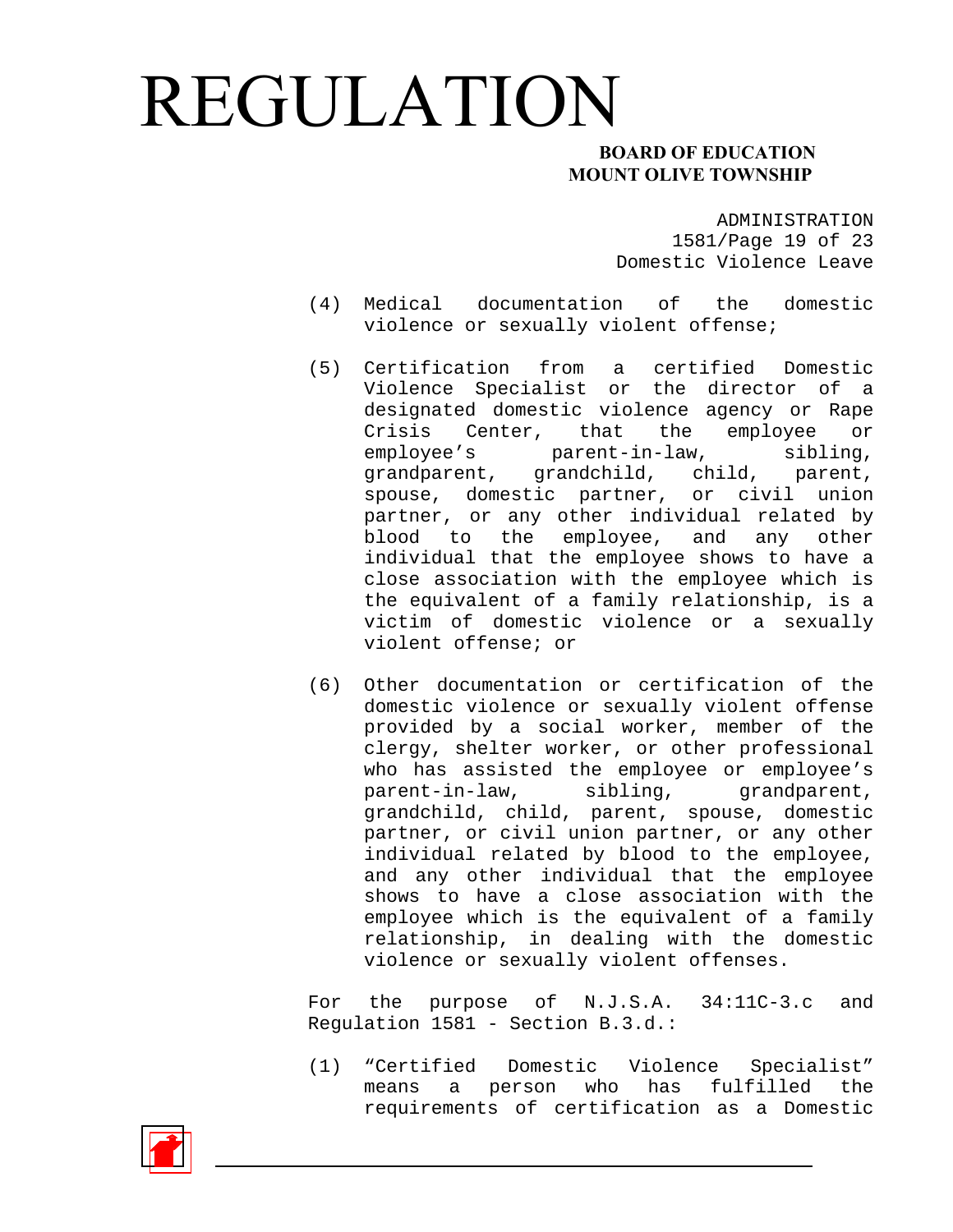### **MOUNT OLIVE TOWNSHIP**

ADMINISTRATION 1581/Page 20 of 23 Domestic Violence Leave

Violence Specialist established by the New Jersey Association of Domestic Violence Professionals;

- (2) "Designated Domestic Violence Agency" means a county-wide organization with a primary purpose to provide services to victims of domestic violence, and which provides services that conform to the core domestic violence services profile as defined by the Division of Child Protection and Permanency in the Department of Children and Families and is under contract with the Division for the express purpose of providing the services.
- (3) "Rape Crisis Center" means an office, institution, or center offering assistance to victims of sexual offenses through crisis intervention, medical and legal information, and follow-up counseling.
- e. An employer shall display conspicuous notice of its employees' rights and obligations pursuant to the provisions of the NJ SAFE Act, in such form and manner as the Commissioner of Labor and Workforce Development shall prescribe, and use other appropriate means to keep its employees so informed.
- f. No provision of N.J.S.A. 34:11C-1 et seq. and Policy and Regulation 1581 – Section B. shall be construed as requiring or permitting an employer to reduce employment benefits provided by the employer or required by a collective bargaining agreement which are in excess of those required by the NJ SAFE Act. Nor shall any provision of N.J.S.A. 34:11C-1 et seq. and Policy and Regulation 1581 – Section B. be construed to

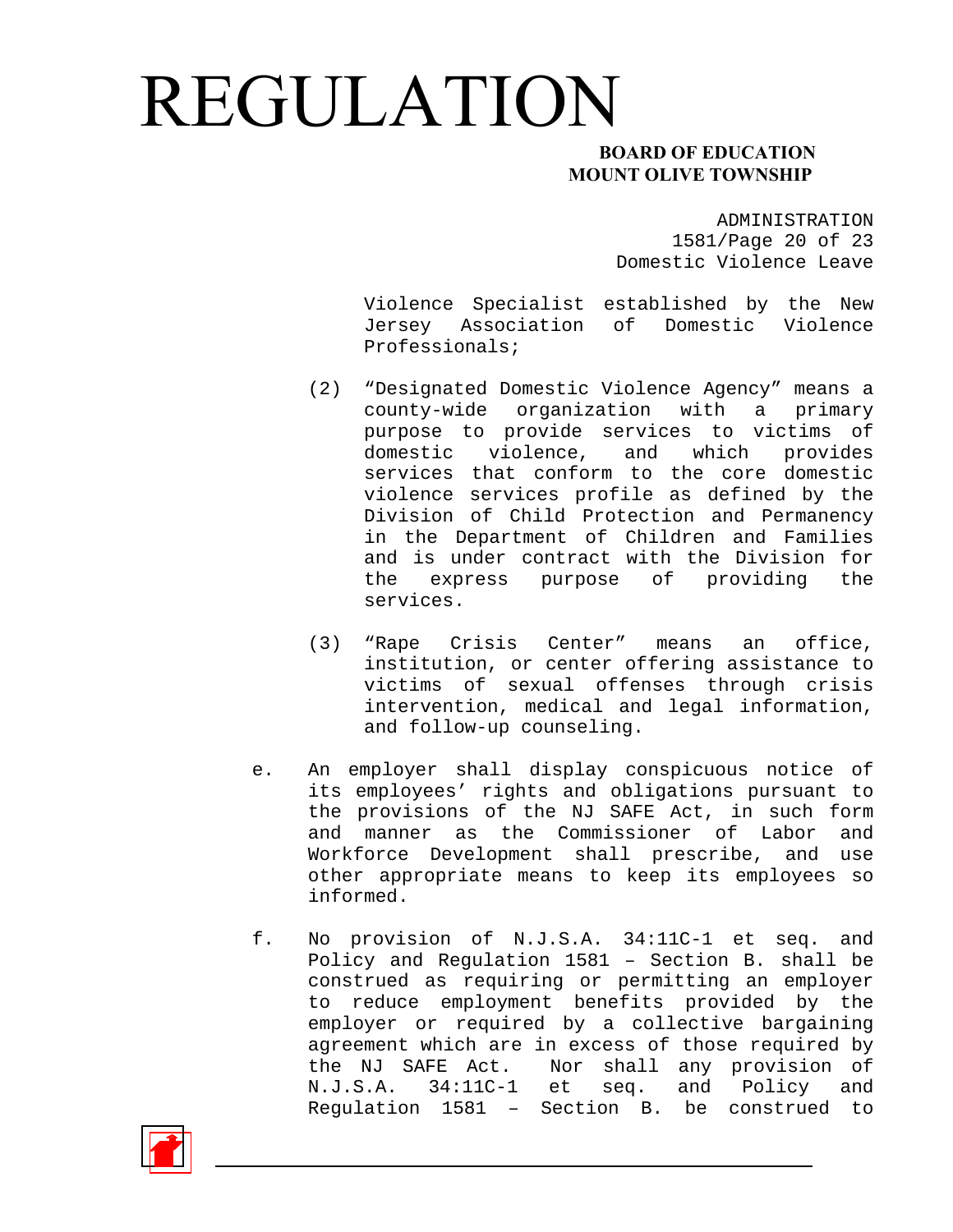#### **MOUNT OLIVE TOWNSHIP**

ADMINISTRATION 1581/Page 21 of 23 Domestic Violence Leave

prohibit the negotiation and provision through collective bargaining agreements of leave policies or benefit programs which provide benefits in excess of those required by the NJ SAFE Act. N.J.S.A. 34:11C-3.e and Regulation 1581 – Section B.3.f. shall apply irrespective of the date that a collective bargaining agreement takes effect.

Nothing contained in N.J.S.A. 34:11C-1 et seq. and Policy and Regulation 1581 – Section B. shall be construed as permitting an employer to:

- (1) Rescind or reduce any employment benefit accrued prior to the date on which the leave taken pursuant to the NJ SAFE Act commenced; or
- (2) Rescind or reduce any employment benefit, unless the rescission or reduction of the benefit is based on changes that would have occurred if an employee continued to work without taking the leave provided pursuant to Regulation 1581 – Section B.3.a.
- g. All information provided to an employer pursuant to N.J.S.A. 34:11C-3.c and Regulation 1581 – Section B.3.d. above and any information regarding a leave taken pursuant to N.J.S.A. 34:11C-3.c and any failure of an employee to return to work, shall be retained in the strictest confidentiality, unless the disclosure is voluntarily authorized in writing by the employee or is required by a Federal or State law, rule, or regulation.

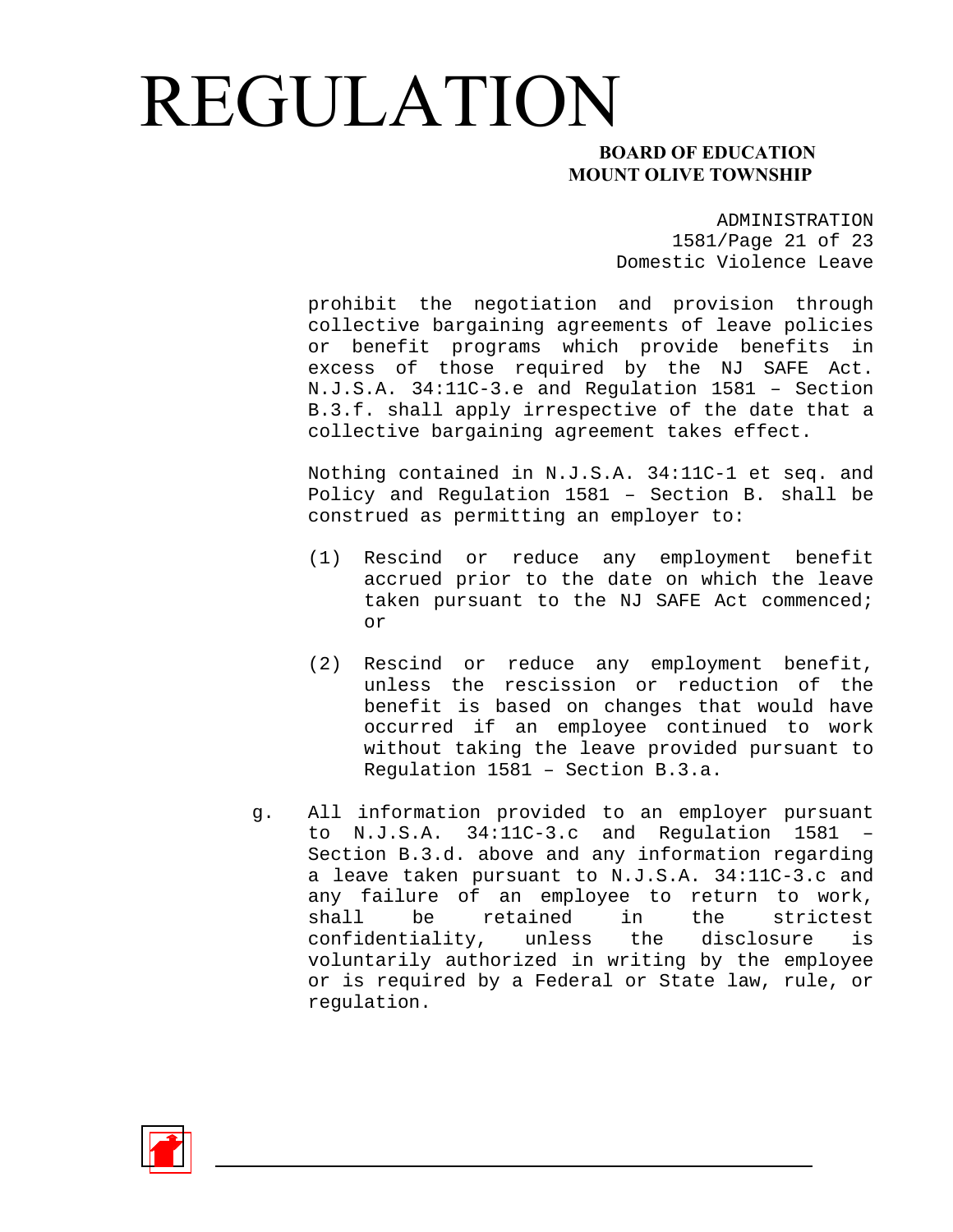### **MOUNT OLIVE TOWNSHIP**

ADMINISTRATION 1581/Page 22 of 23 Domestic Violence Leave

4. Certain Actions by Employer Prohibited (N.J.S.A. 34:11C-4)

An employer shall not discharge, harass, or otherwise discriminate, retaliate, or threaten to discharge, harass, or otherwise discriminate or retaliate against an employee with respect to the compensation, terms, conditions, or privileges of employment on the basis that the employee took or requested any leave to which the employee was entitled pursuant to N.J.S.A. 34:11C-3 of the NJ SAFE Act and Regulation 1581 – Section B.3. or on the basis that the employee refused to authorize the release of information deemed confidential pursuant to N.J.S.A. 34:11C-3.f and Regulation 1581 – Section B.3.g.

- 5. Violations; Penalties (N.J.S.A. 34:11C-5)
	- a. Upon a violation of any of the provisions of N.J.S.A. 34:11C-3 and Regulation 1581 - Section B.3., or N.J.S.A. 34:11C-4 and Regulation 1581 - Section B.4., an employee or former employee may institute a civil action in the Superior Court for relief. All remedies available in common law tort actions shall be available to a prevailing plaintiff. The Court may also order any or all of the following relief:
		- (1) An assessment of a civil fine of not less than \$1,000 and not more than \$2,000 for the first violation of any of the provisions of N.J.S.A. 34:11C-3 or N.J.S.A. 34:11C-4 and not more than \$5,000 for each subsequent violation;
		- (2) An injunction to restrain the continued violation of any of the provisions of N.J.S.A. 34:11C-3 or N.J.S.A. 34:11C-4;